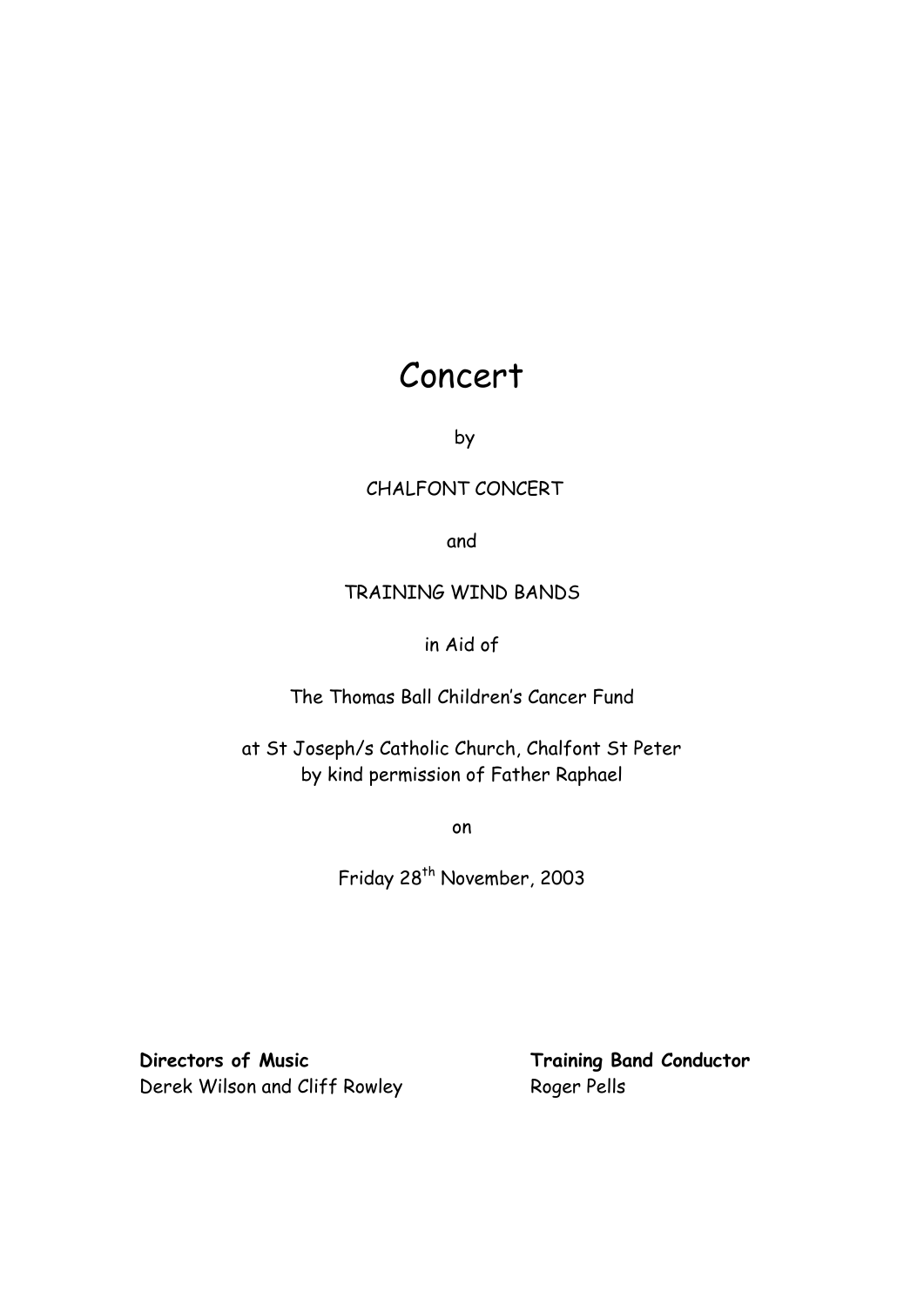# **THE CHALFONT CONCERT WIND BAND**

The Chalfont Concert Wind Band was founded in 1977. Members come mainly from the Chalfonts and Gerrards Cross areas, as well as Great Missenden, Chesham and Amersham and into Hertfordshire and Greater London.

The Band"s aim is to encourage the interest of musicians in making music together (young and old alike) and to give them plenty of experience of playing in public. To add variety, there are also instrumental ensembles associated with the Band. The Band is able to serve the local community by playing on suitable occasions, and raises considerable sums of money for charity.

Anyone planning a wind band instrument is welcome to join. The concert Band requires Grade 5 standard and the Training Band requires no graded standard, but lots of enthusiasm! Both the Concert Band and Training Band meet weekly for rehearsals on Monday evenings at:

The Barn, The Princess Marina Centre Seer Green Bucks

| Rehearsal times are: | 6.30 pm - 7.30 pm (Training Band)    |
|----------------------|--------------------------------------|
|                      | $7.45$ pm $-$ 9.45 pm (Concert Band) |

If you are interested in joining one of the Bands, please contact us for further information – or even come along on a Monday evening. We rehearse in the beautiful old barn, and would love to see you.

| Contact                      |           |              |
|------------------------------|-----------|--------------|
| Rosalind Aspinall - Chairman |           | 01494 862331 |
| Derek Wilson                 | President | 01895 822183 |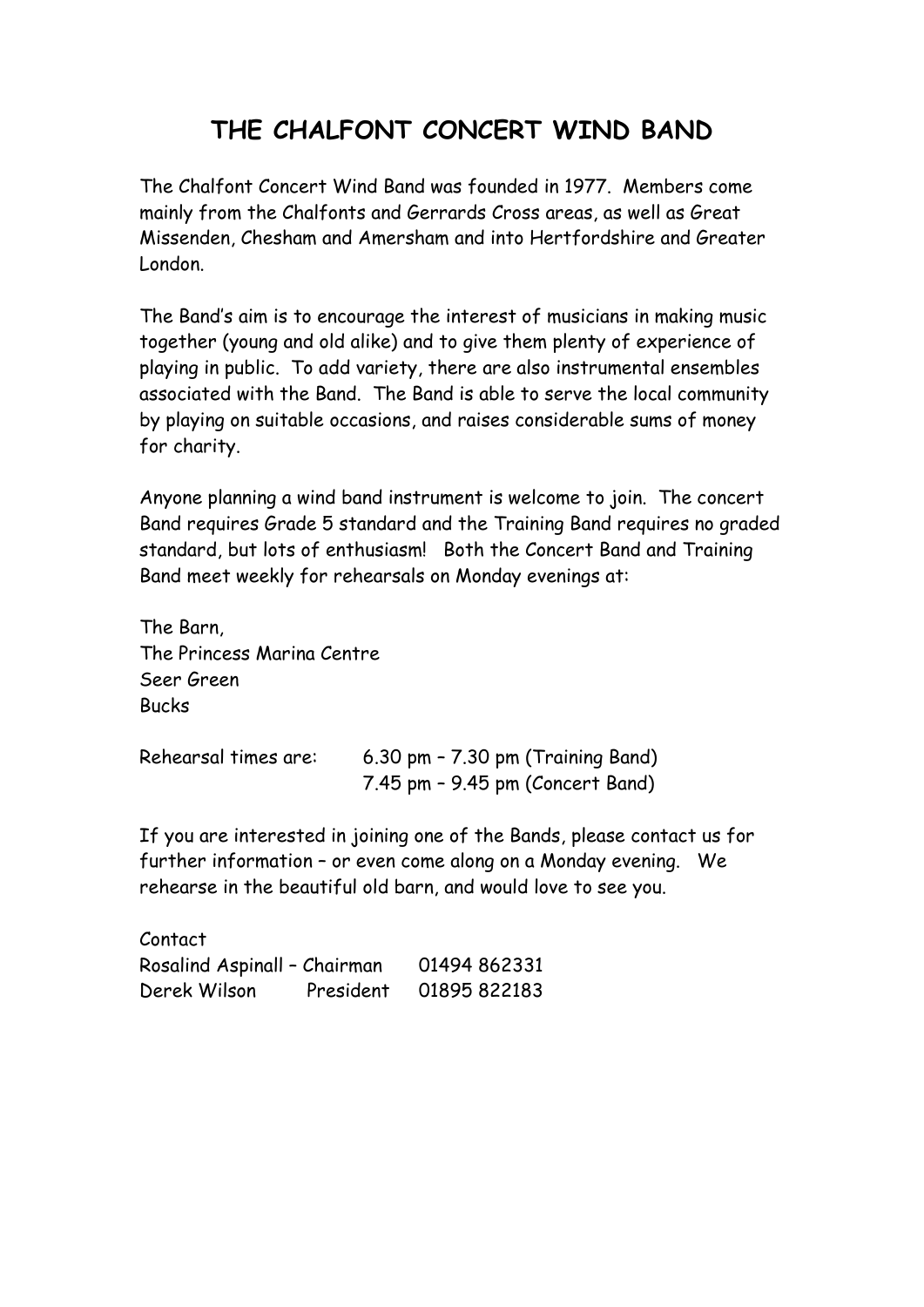# **CHALFONT CONCERT BAND Conductor Derek Wilson**

**The National Anthem**

**March Militaire** By C Gounod Arr. T.Sharpe Charles Gounod came from a very artistic family. His Father was a well known painter and his Mother a celebrated pianist. This march was written in 1840.

**Die Fleidermaus** Johann Strauss 11 This Strauss is perhaps best known for his dance music. This is the Overture from his most popular opera, "The Bat", published in 1874.

### **Waltzing Clarinets** J. Morrisey

A piece featuring the woodwind section with solo clarinettists: Bryan Ogilvie, Sandra Dowler and Mary Cadman

### **Clarinetics** J.Novak

The clarinets are earning their keep tonight with another piece featuring the woodwind section.

## **Conductor Cliff Rowley**

**West Side Story** L.Bernstein Arr. WJ Duthoit 'West Side Story' - the musical - had its premiere on 24<sup>th</sup> September 1957 and is one of the best known pieces by this conductor, composer and pianist.

**Lion King** E.John and T.Rice This Disney Film has gone on to become a very successful musical, currently being performed on several continents.

**Glenn Miller Medley Arr.** Cliff Rowley Next year will see the 60<sup>th</sup> Anniversary of this Musician's disappearance over the English Channel. It is therefore appropriate that our Joint Director of Music, Cliff Rowley, has made an arrangement of some tunes most associated with this Band Leader, including In the Mood, Little Brown Jug, Moonlight Serenade and the St Louis Blues March

## **INTERVAL**

Refreshments will be served in the Parish Centre.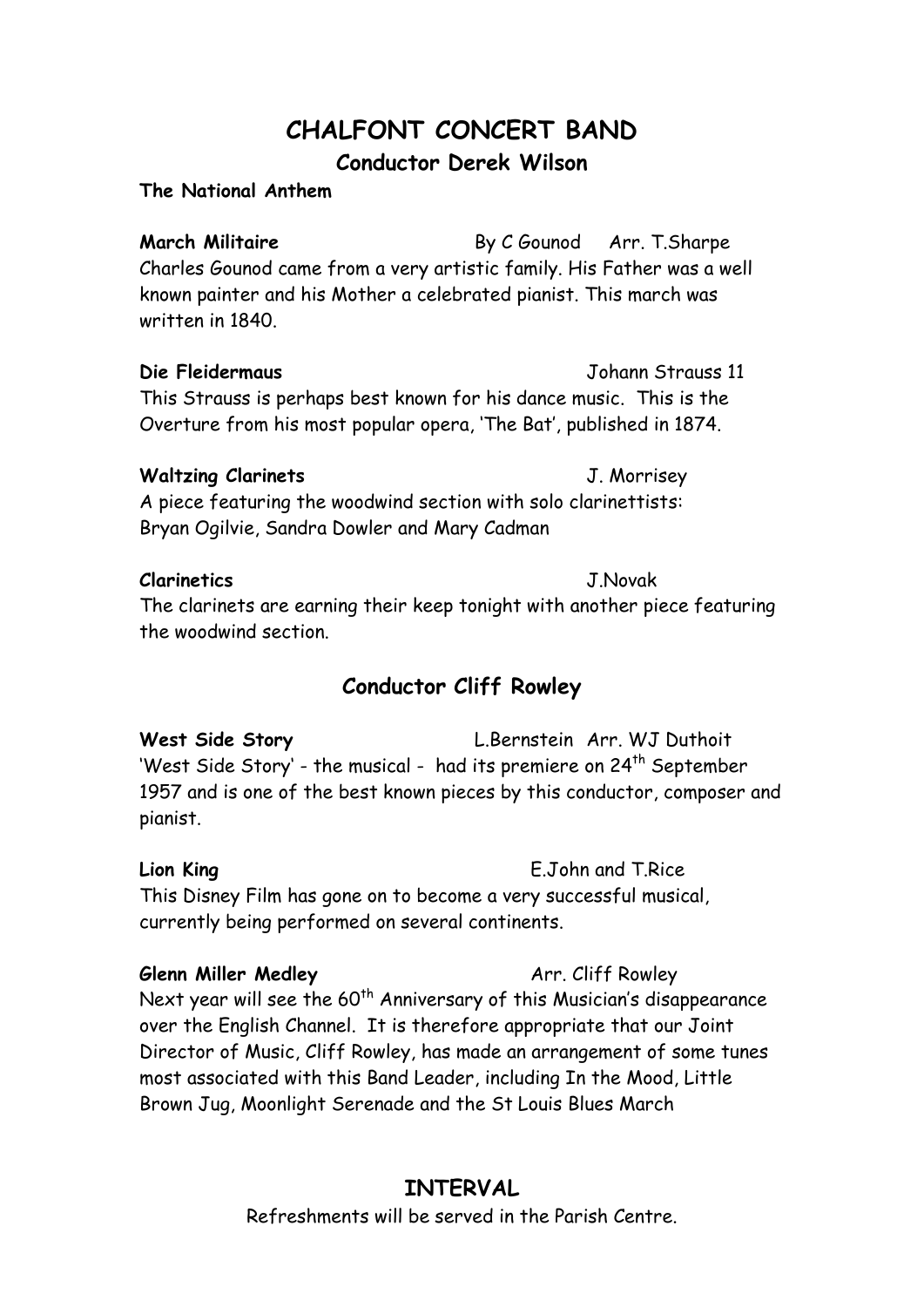# **CHALFONT TRAINING WIND BAND Conductor Roger Pells**

**March of the Peers** A Sullivan Arr. F Michaelson From the operetta Iolanthe

### **Dixieland Dazzle**

**Jingle Bell Rock** J Beal & J Bothie Arr. J Edmunson This is a lively arrangement of a traditional Christmas son

### **Frosty the Snowman**

**The Coventry Carol** Trad Arr. L Clark

## **CHALFONT CONCERT BAND Conductor Derek Wilson**

**Sleigh Ride** Leroy Anderson This piece needs no introduction – just listening to it tells you "We"re on a sleigh ride!" Anderson, an American born in 1908, had this piece published in 1948.

### **Conductor Cliff Rowley**

**Christmas Selection Arr Cliff Rowley** Cliff has been busy! This piece is the musical equivalent of the chocolate assortment. Which is your favourite? **Soloists: Bryan Ogilvie, Philip Coles, Kathryn Taylor Derek Wilson, Barry Rowe, Adrian Hodgson**

# **THE CHALFONT WIND BANDS Conductor Derek Wilson**

**White Christmas** Irvine Berlin Originally written in 1942 for the Bing Crosby film "Holiday Inn", this has become a monumental best seller.